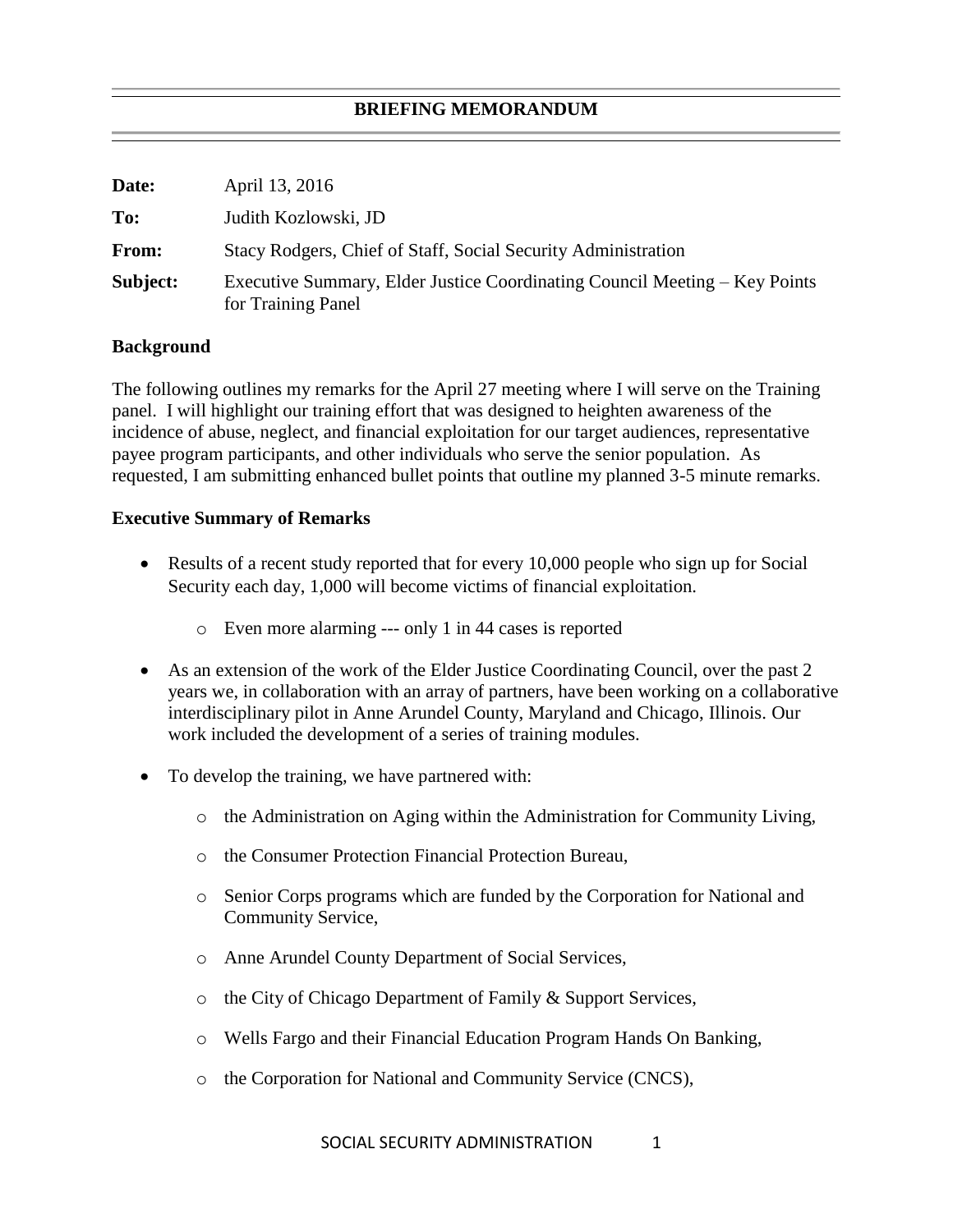- o the National Adult Protective Services Association, and
- o Rush University.
- We focused on enhancing the relationship between SSA and community-based service providers by increasing our efforts to heighten awareness and prevention of abuse, neglect, and exploitation of seniors and vulnerable adults.
- To help our seniors and vulnerable adults live as independently as possible in the setting of their choice, this pilot was designed to recruit, train, and equip representative payees with the tools to effectively serve our beneficiaries and better safeguard them against potential abuse and financial exploitation.
- As part of the pilot we developed an interdisciplinary training series designed to heighten representative payee awareness about the signs of elder abuse and exploitation, how to recognize the signs of changes in adult decisional capacity, and effective strategies for interacting with the banking community.
- Our goal is to ensure that our representative payees have key information and access to resources that will assist them in serving our customers.
- To that end, this interdisciplinary training includes the following four modules:
	- o SSA Representative Payee Technical Training
	- o Elder Abuse & Financial Exploitation
	- o Helpful Information for Interfacing with the Banking Community
	- o Changes in Decisional Capacity
- In the developing the modules, we realized that there was great potential for us to partner more broadly, for instance, providing the modules to volunteer programs to reach thousands of individuals across the country who work with seniors and vulnerable adults. The modules can be included as part of their continuing education efforts.
- Three of the modules have been identified as useful for the general population. In cooperation with the CNCS, we will work with approximately 700 senior-focused grantee programs to distribute the modules in conjunction with World Elder Abuse Awareness Day.
- We will also share this information with our employees. This effort is the first time that we have worked to heighten their awareness of the warning signs of abuse, neglect, and financial exploitation.
- In addition, providing the training in an online format will provide for a convenient, selfpaced review for continuing education purposes.